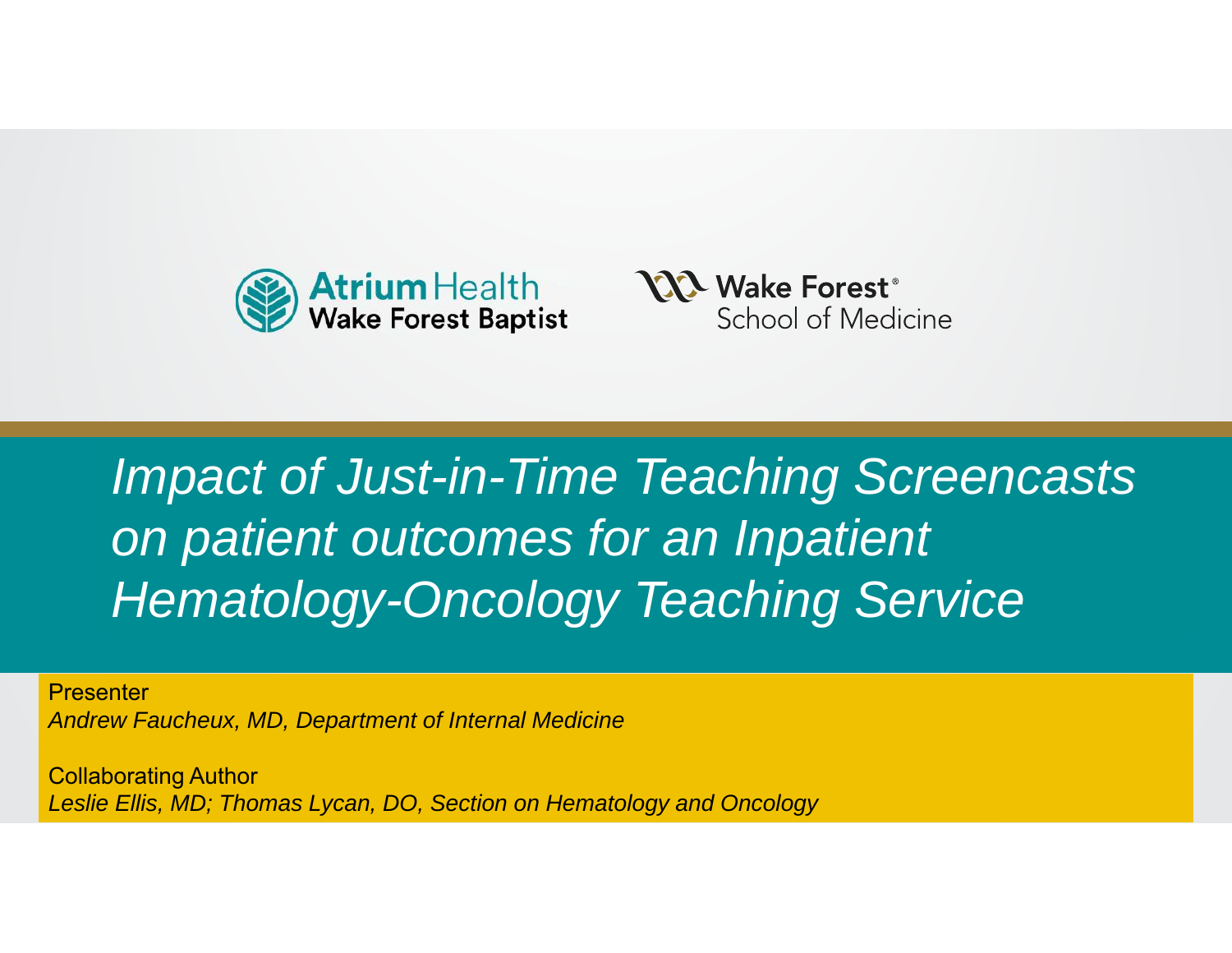## Problem Statement

• *Problem statement:* The clinical workload of trainees limits the efficacy of traditional teaching models; however, Just-in-time teaching (JiTT) screencasts are a novel educational intervention that is acceptable among trainees on an adult inpatient hematology-oncology service (IHOS) and can potentially improve medical knowledge, resident behavior, and patient outcomes.



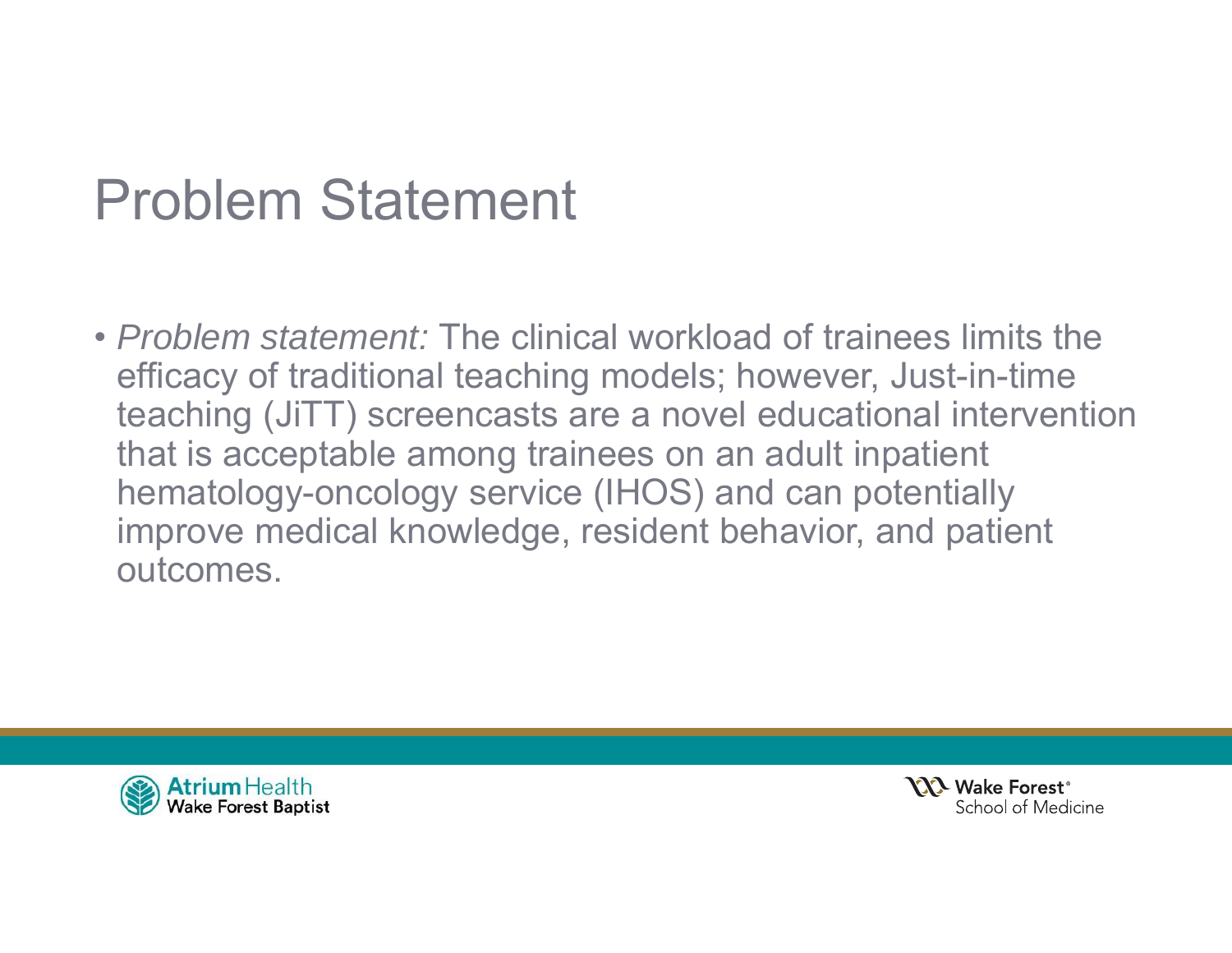# Study Design

• *Methods or Curriculum description:* We will conduct a surveybased needs assessment with IM residents to identify medical problems and corresponding patient outcomes with the most need for an educational intervention. We will utilize these data to produce a JiTT screencast curriculum and administer it to residents.



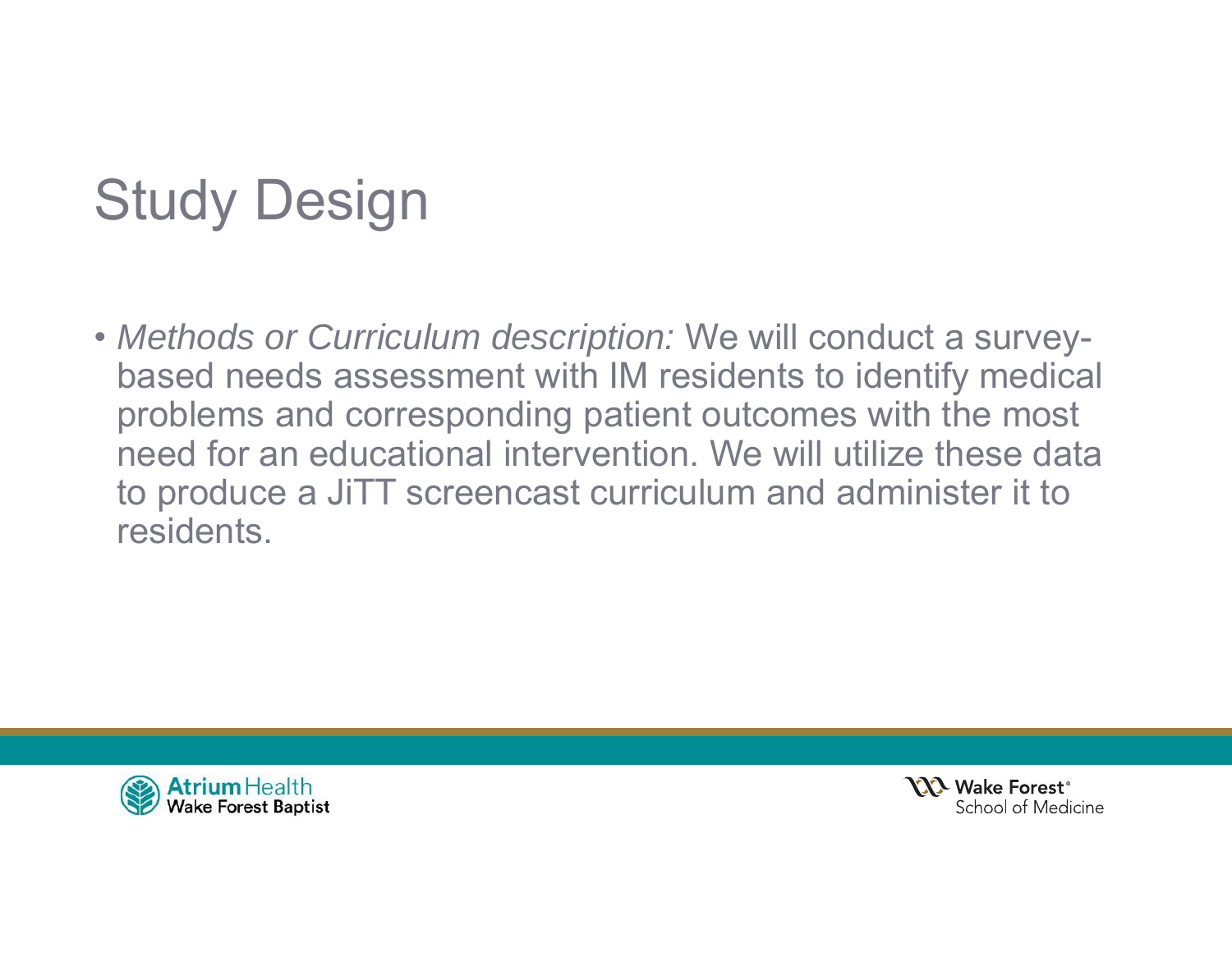## Evaluation Plan & Conclusion

- *Results or Evaluation plan:* We will perform a single-arm, preand post-intervention assessment using qualitative and quantitative measures (i.e. learner satisfaction, clinical management comfort level, medical knowledge, patient outcomes)*.*
- *Summary:* We anticipate that learners will have increased knowledge in topics watched and that this will translate into behavioral changes as well as improved patient outcomes*.*



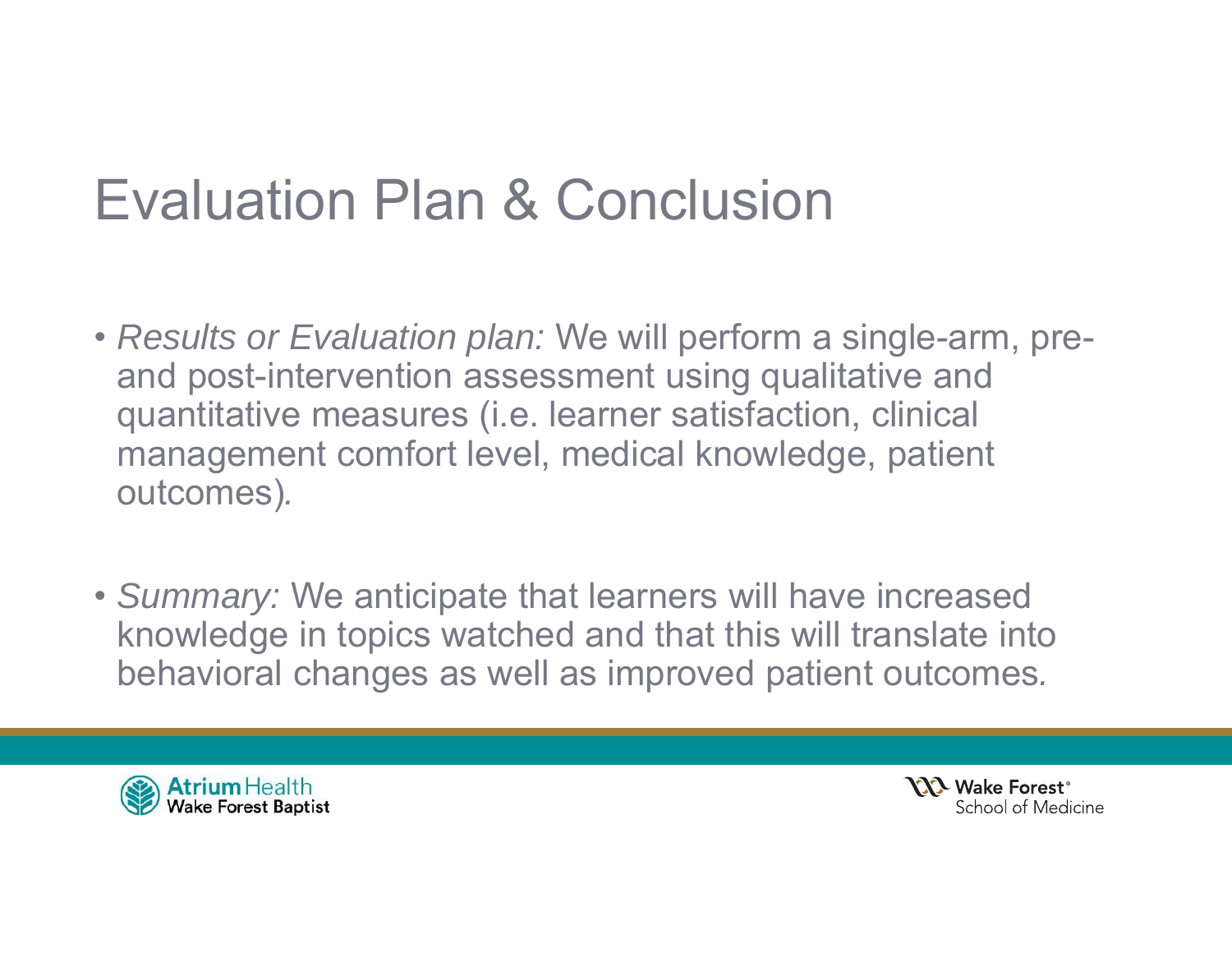## Questions for Discussion

- *We are trying to get as many responses as possible from our faculty, fellows, and residents. In your experiences, would these individuals be more likely to fill out an evaluation with a QR code or paper form?*
- *Additionally, what are some ways to incentivize residents to watch the JiTT screencasts?*